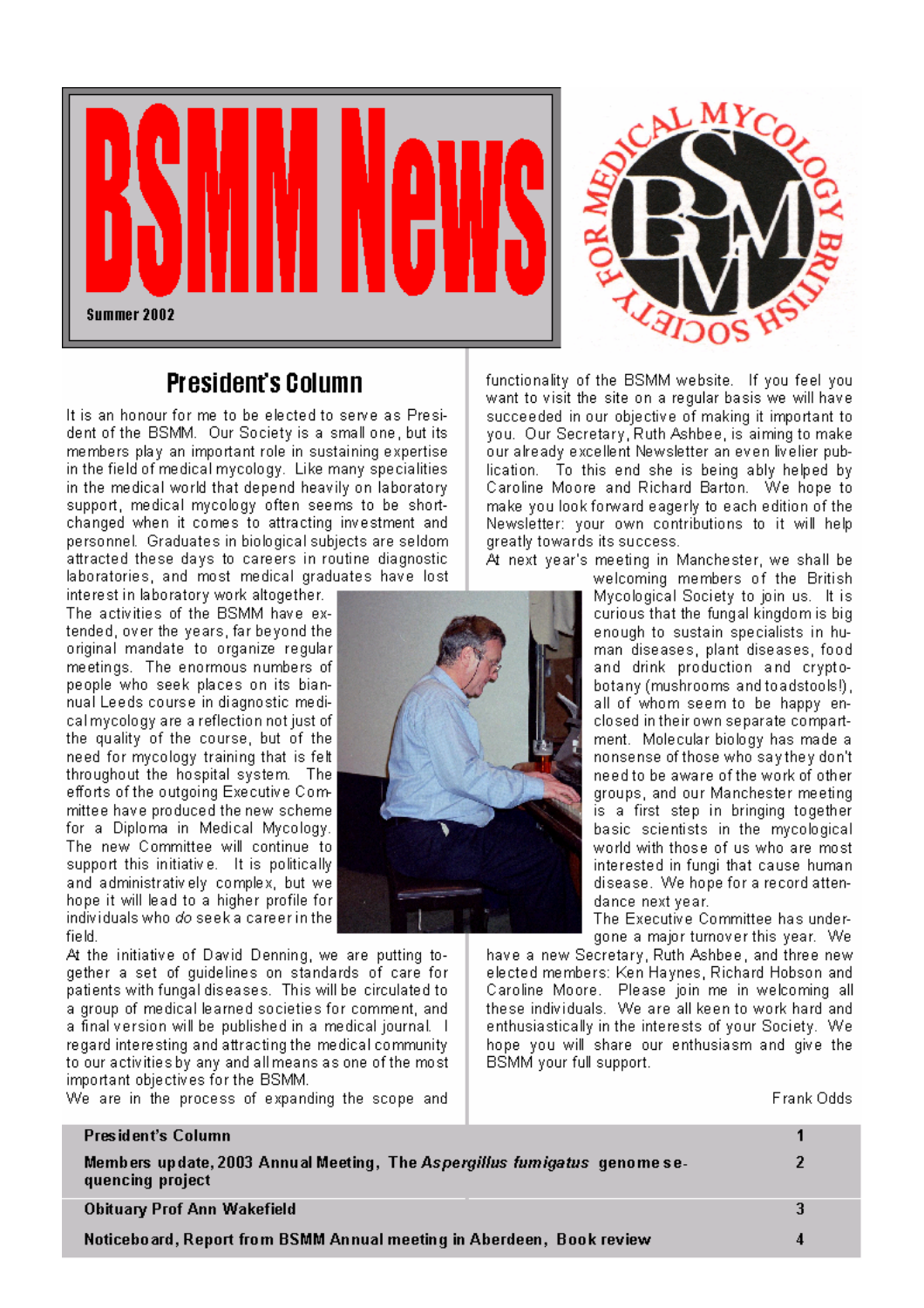#### Members Update

Several new members have joined the Society and we look forward to seeing them at future meetings:

Dr Caroline Barelle, Dr Gwyneth Bertram, Mr Paul Dennison, Dr Huw Hughes, Miss Susan Macaskill, Miss Abigail Mavor, Miss Susan Nicholls, Mr Andrew Phillips, Dr Mark Ramsdale, Miss Claire Russell, Miss Serena Selvaggini and Dr Melissa Straffon,all from Aberdeen; Dr Annette Cashmore, Mr Marcus Marvin and Mr Robert Mason from Leicester; Dr Achyut Guleri from Glasgow; Miss Claire Price from Cardiff; and Mrs Deborah Whitehead from Leeds.

We regret to announce the death of Prof Ann Wakefield. See opposite for an obituary.

## 2003 Annual Scientific Meeting in Manchester

Mark your diaries now!

We are delighted to announce that, for the first time, our annual scientific meeting will be held jointly with the British Mycological Society, providing an exciting platform for the exchange of ideas across the full spectrum of mycology. It will be held in Manchester from Saturday  $1<sup>st</sup>$  to Monday  $3<sup>rd</sup>$ March 2003. Manchester, Britain's second city and home to the forthcoming Commonwealth Games, sits in a centralised spot easily accessible by air, rail or road. The local organising committee, comprising members from both societies and headed by David Denning, promise a stimulating assembly of world-renowned speakers.

All scientific sessions will take place in the prestigious neo-gothic Whitworth Hall at the very heart of The University of Manchester. The extended programme includes four symposia, with preliminary topics of (i) A debate on the roles of classical and molecular taxonomy, (ii) Antifungal agents: resistance and its implications, (iii) The impact of fungal genomics and post genomics, and (iv) Molecular biology in the clinic and the field. In addition, the meeting will provide a relaxed forum for oral and poster presentations, ideal for our newer members.

Furthermore an exciting array of social activities is planned, ensuring plenty of time to discuss those new collaborations. A welcome reception will be held on Saturday evening at The Manchester Museum. Enjoy cocktails in the fossil gallery, which houses over a quarter of a million specimens; illustrating the story of life on earth, it's origin and evolution into the variety of life on the planet today.

On Sunday evening we hope to hold our annual dinner at one of Britain's newest and most exciting venues – the dramatic Imperial War Museum North – on the banks of the Manchester Ship Canal. The museum tells the story of people – old and young – and about how their lives are shaped by war. Enjoy your meal amidst such iconic objects as a Russian T34 tank, a harrier jump jet, a Trabant estate car and the artillery piece that fired the first British shell of World War I.

For those football supporters amongst you, no visit to Manchester would be complete without seeing the Reds in action! We hope to obtain a few tickets for Manchester United v Leeds United on Saturday afternoon.

Registration details and the final programme will be included in our next newsletter. Register early – Manchester is mad for it!!

## The Aspergillus fumigatus genome sequencing project

In the week that the statistics (see below) were released for the whole genome shotgun phase of this project, it is an opportune moment to reflect on the sequencing of the *Aspergillus fumigatus* genome. It all seems a long way from our initial meeting just over four years ago when David Denning brought together Bart Barrell from the Sanger Institute, Philippe Glaser from the Insitut Pasteur, Celia Caulcott from the Wellcome Trust, Steve Oliver, then at UMIST, and myself. It might have taken awhile for the full impetus of the project to get going, but it looks like we will be able to deliver a fully annotated and complete genome sequence from a filamentous fungus within the next 18 months.

At the time of the first meeting (1998) whole genome shotgun sequencing was in its infancy and had been applied only to bacterial genomes. A clone-by-clonebased approach was adopted and bacterial artificial chromosome libraries constructed at the Sanger Institute and in Paris. The idea initially was to generate a physical map and to sequence a one megabase (Mb) region around the *niaD* locus. This genetic locus maps to a gene-rich region of chromosome VIII of *A. nidulans* and it was hoped that some idea of the level of conservation between the two genomes might be gleaned from this pilot project. This project funded by the Wellcome Trust and carried out at the Wellcome Trust Sanger Institute will be completed this year. Many of the loci from the appropriate region of the *A. nidulans* genetic map lie in this sequenced region, but as might be expected, the order has not always been conserved.

In the meantime, David Denning put together an international consortium to sequence the rest of the genome. The final team consists of the following centres: The Wellcome Trust Sanger Institute (UK) headed by Neil Hall with David Harris in charge of sequencing and funding from the Wellcome Trust; The Institute for Genomic Research (TIGR)(USA) headed by William Nierman (sequencing team leader Tamara Feldblyum; funding from the National Institute of Allergy and Infectious Diseases) and a Spanish consortium headed by Miguel Sánchez-Pérez from Salamanca University (other centres include Complutense University (Javier Arroyo) and the Centro de Investigaciones Biológicas (Miguel Peñalva); funding from Fondo de Investigaciones Sanitarias). A steering committee was set up to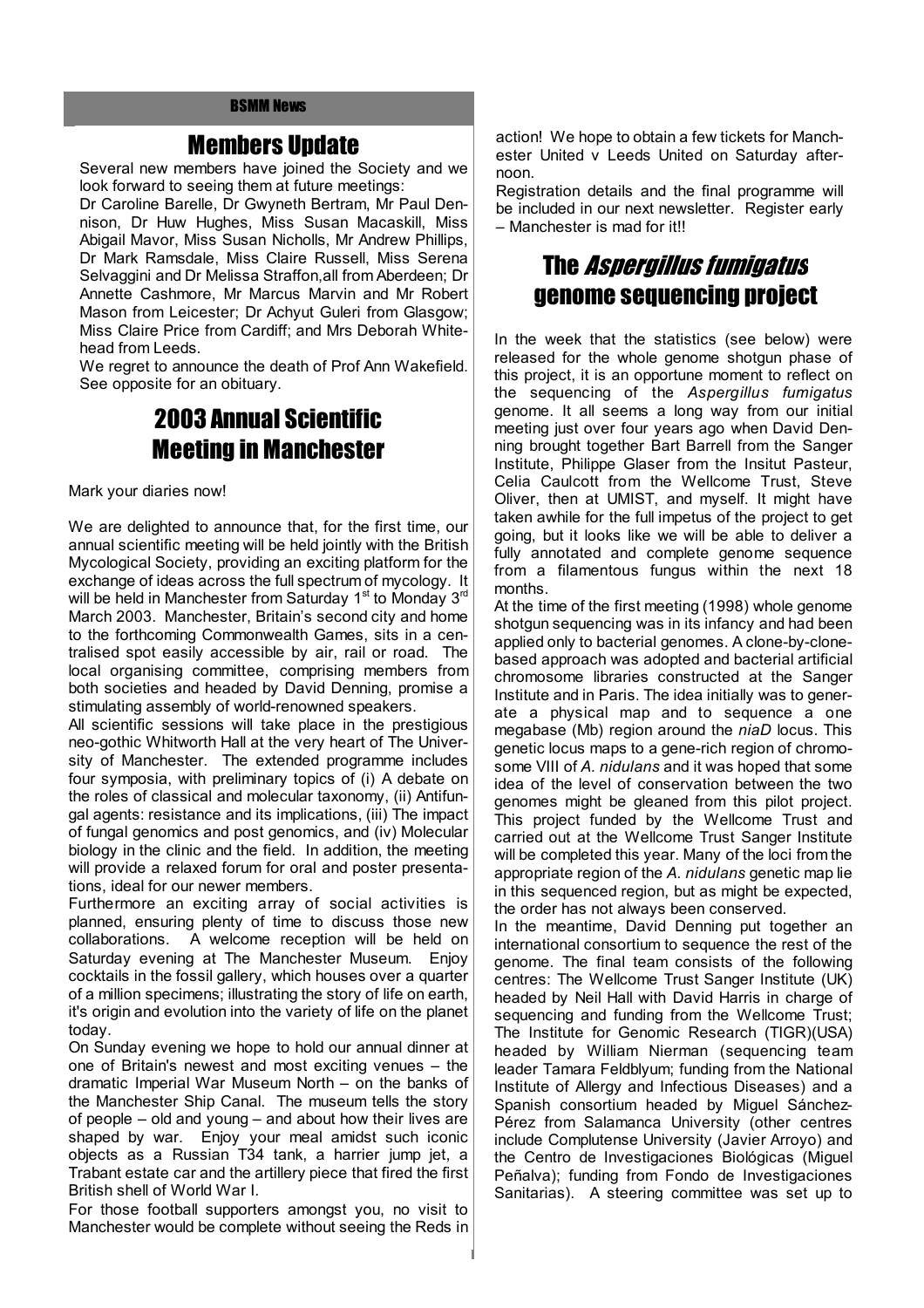co-ordinate this international project and as well as involving the heads of the project at each sequencing centre included *Aspergillus* biologists to act as advisors: Jean-Paul Latgé (Insitut Pasteur, France), Geoff Turner (University of Sheffield, UK) and Joan Bennett (Tulane University, USA).

In 2000, Celera published the whole genome shotgun (WGS) sequence of *Drosophila melanogaster* and the processing power at TIGR and the Sanger Institute had increased sufficiently for this approach to be adopted for *A. fumigatus*. The WGS phase was started in April 2001 and completed in June 2002. Just over 500,000 reads (~ 10 x genome coverage) have been generated which have been assembled into 971 contigs. One hundred and forty one contigs are > 10 kb with the largest at 1,796,676 bp; these >10 kb contigs contain 97 % of the sequence. The total assembly length is approximately 29 Mb which fits nicely with our previous estimates (28 to 30 Mb). *Aspergillus fumigatus* contains the standard telomeric repeat (TTAGGG), which has already been found in *A. nidulans*. It might however be harder to define the centromeres, as there is no genetic map to help us locate them. On the basis of what has been found in *A. nidulans* and *Neurospora crassa*, we will have to look for a highly repetitive A+Trich region. One of the major hurdles in defining the centromeres might be that they have not been cloned in the first place in any of the constructed libraries. In addition, even if they have been sequenced, they have probably not been assembled correctly because of all the repetitive sequence. As we enter the finishing stage of the project which involves closing sequencing and physical gaps, checking the compiled sequence and sorting out repetitive sequences, problematic regions, like the centromeres, telomeres (not all of them have been identified) and ribosomal DNA repeat, will have to be dealt with. This job is going to be undertaken by the two main sequencing centres (the Sanger and TIGR), though I will be involved in sizing the ribosomal DNA repeat using pulsed-field gel electrophoresis.

In October 2001, a Wellcome Trust-funded project was initiated to set up a database for *Aspergillus* genomic data. We are currently building this database (Central *Aspergillus* Data REpository (C*A*DRE)) and our plan is to be ready to host the pilot project sequence by the end of this year. We will then host and curate the complete annotated sequence as provided by the Sanger Institute and TIGR when they deliver it to us next year. An exciting aspect of the curatorship of the sequence will be the involvement of experts from the research community, whom we hope to recruit and who will add their comments about the function of various protein families. In the future, it is our intention that we will host other *Aspergillus* genomes and other types of genomic data, such as that from micro-arrays.

Finally I wish to end on a personal note that it has been a privilege to be involved in this project, which I believe, will play a major role in the years to come in stimulating basic and applied *Aspergillus* re search. I get the impression

#### BSMM News

that even the 6 x WGS assembly that was released by TIGR in November last year has been immensely useful (it certainly has for our research here in Manchester). Who knows what insights will arise from whole genome analyses, combined with comparisons with other genomes and other datasets? I am certainly looking forward to finding out.

For further details about the *Aspergillus fumigatus* genome sequencing project, visit The *Aspergillus* Website (www.aspergillus.man.ac.uk). For a personal view about the biological and medical benefits that will come out of this sequence, see Denning *et al.*, Lancet Infect Dis 2002; 2:251-253.

Michael J Anderson

## Obituary: Prof Ann Wakefield

Professor Ann Wakefield died at home in Charlbury Oxfordshire on 1<sup>st</sup> May 2002, of recurrent pulmonary metastases from an osteosarcoma. Over the last 4 years, despite chemotherapy and several operations, she continued to write grants, supervise students, give lectures, carry out bench work and publish papers.

For 16 years Ann's research focussed on *Pneumocystis carinii* infection and was based in the Department of Paediatrics in the Weatherall Institute of Molecular Medicine in Oxford. Her interest in the organism began at a time when it was still considered to be a protozoan. An early break through came with the design of the primers pAZ102-H and pAZ102-E, by which DNA from *Pneumocystis carinii* could reliably be amplified. These primers are known eponymously as "Wakefield primers" (and were named after her father Albert Zaudy).

Ann's own research group alone, or in collaboration with other groups in N and S America and Europe were able to refute many conventionally held views about *Pneumocystis carinii* infection. Her research showed*Pneumocystis* is a fungus, infection is host species –specific and that infection in man is not always clonal. She was also able to show that *Pneumocystis carinii* pneumonia in man arises by exogenous reinfection, rather than by reactivation of latent infection. Recently her group reported the first convincing evidence of human person-to-person transmission of pneumocystis.

Meeting Ann for the first time was always an experience. Her intellectual ability to reduce a scientific question down to its basics was combined with an enormous nervous energy and an infectious laugh. What also shone through was her tremendous humility and an ability to talk to anyone, frompeers in the scientific community – research students – to laboratory technical staff. Her advice, not just on research problems, but also on personal issues was also thoughtful and always from the heart.

From 1989 to 1993 Ann was Royal Society Research Fellow and from 1993 to 1997 she was University Lecturer. She was promoted Reader in 1997 and became Professor of Infectious Diseases in 1999.